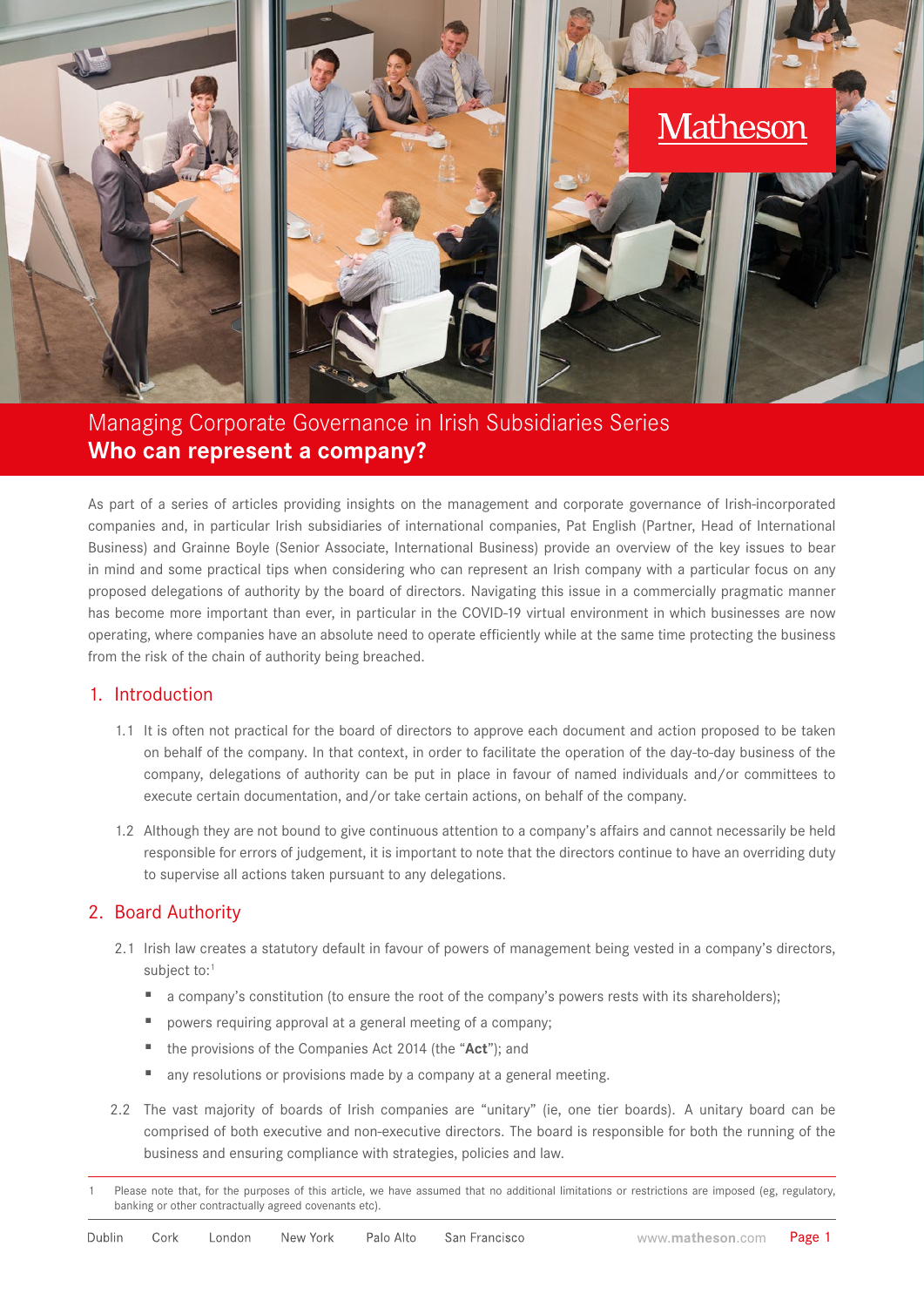2.3 One important point to note is that typically, it is the board *collectively*, and not the individual directors (save in the case of a sole director company), who have the authority to act on behalf of a company. The board may delegate authority to an individual director in the same way as the board may delegate authority to other individuals.

# **Tip**

The fact that individual directors of Irish companies do not typically have individual authority to act on behalf of the company should be flagged to the appropriate teams within the business (for example, the commercial contracts team). This can avoid issues later where documents inevitably require execution urgently and there is a need to evidence their signature authority.



## 3. Delegating Board Authority

**3.1** The board may delegate to any such person(s) or committee(s) as they see fit and may impose regulations on any delegation of their power. However, the board should consider the following matters when putting in place any delegation of authority:

### **3.2 Express / Actual Authority**

- The board should evidence the actual authority (ie, express authority) which is to be granted to the delegate (including the terms of the delegation). Where the terms of the delegate's authority are ambiguous, a company may be bound where its delegate acts reasonably and in good faith.
- Where no actual authority is in place, the delegate may seek to rely on the doctrine of ostensible or apparent authority. In *Grenet v Electronic Arts Ireland Limited* (2018) ("**EA**"), an employee of EA's US parent company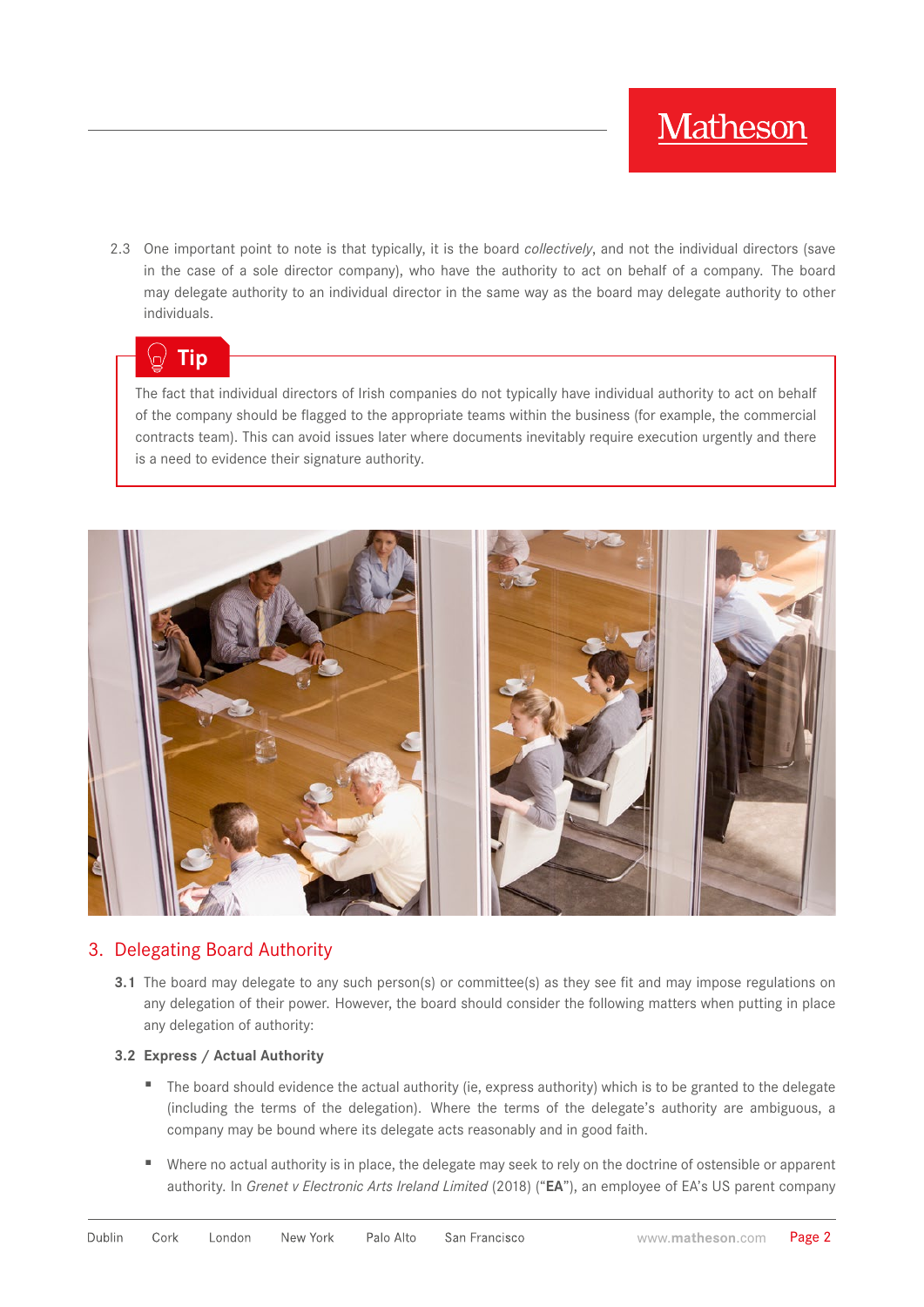terminated the employment of a director of EA's Irish subsidiary, purportedly on behalf of the Irish subsidiary. While the case was ultimately settled, in the injunctive hearing, the Court was critical of EA's assertion that there was ostensible delegated authority vested in the US-based individual to manage the majority of the employees at EA's Galway site.

## **Tip**

Companies should ideally avoid reliance on the doctrine of ostensible authority and instead ensure that express authority has been granted.

#### **3.3 Skills and Competency of Delegate**

- When considering any delegation of authority, the board of directors should be confident that the proposed delegate is competent to carry out the proposed delegated functions.
- The board of directors should consider the experience and skills of the proposed delegate and impose limits on any delegation of authority as they deem appropriate. Delegated powers can be restricted to a particular function of the business, or monetary limits can be imposed. The limits may require that certain actions require the approval of two or more of the proposed delegates.

#### **3.4 Supervisory Obligations**

■ As mentioned at the outset, although they are not bound to give continuous attention to a company's affairs and cannot necessarily be held responsible for errors of judgement, the directors continue to have an overriding duty to supervise the delegate.

#### m **Tip**

We recommend that an update on any actions taken, or documentation executed, by delegates should be provided to the board at regular intervals (for example at board meetings). We also recommend that the board of directors ensure on an ongoing basis that: (i) the delegations are still required in connection with the proper management of the business; and (ii) the relevant delegate continues to be competent to carry out the delegated actions.

■ The board of directors should regularly review, and then revoke or amend (as necessary), any existing delegations.

#### **3.5 Fiduciary Director Duties**

Directors cannot delegate their fiduciary duties as directors. It is also not appropriate for directors to appoint attorneys to carry out their director duties - the proper procedure is for the director to appoint an alternate director.

#### **3.6 Sub-Delegation of Authority**

As part of a delegation of authority, the directors may wish to grant the delegate a right to sub-delegate their authority to certain individuals but they need to be mindful of the general rule '*delegatus non potest delegare*' (ie,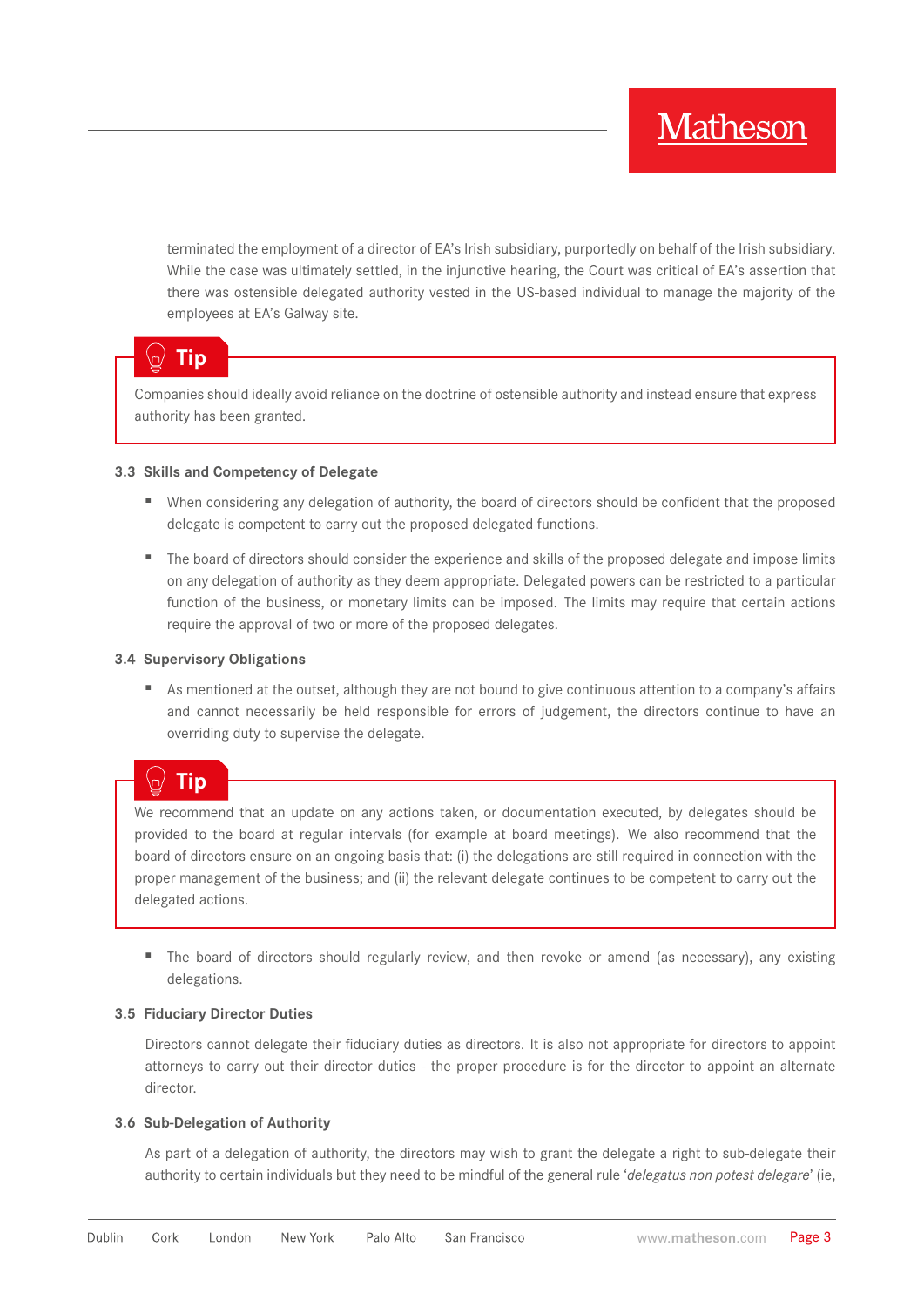a delegate cannot sub-delegate in the absence of an express power). The directors should also ensure that: (i) any such sub-delegation power is required and / or limited accordingly; and (ii) to the extent that the delegate does sub-delegate, an obligation is in place to notify the board of the sub-delegation (and of any actions taken, or documents executed, by the sub-delegate accordingly).

#### **3.7 Potential Delegates**

Individual directors, employees, committees (e.g, R&D committees), third parties (e.g, the company's service providers (including accountants or legal counsel)) or a "Registered Person" (as defined in the Act) might reasonably be delegated authority to by the board of directors.

#### **3.8 Tax, Regulatory and Employment Considerations**

Before they are granted, any proposed delegations of authority should be considered from a tax, regulatory and employment perspective.

## 4. Documenting Delegations of Authority

#### **4.1 Board Approval**

Board approval is the primary means of evidencing an individual's authority to act on behalf of the company. It is best practice for an individual acting on behalf of an Irish company to have, as a basis for doing so, advance board approval. Board approval can be obtained by way of: (i) passing resolutions at a board meeting; or (ii) written board resolutions of the company.

## **Tip**

Copies of delegation records (for example, delegation log, delegation framework and committee charters) should be regularly reviewed as part of board meetings.

#### **4.2 Powers of Attorney**

As part of the board approvals, the directors should consider and approve the execution of the power of attorney instrument. A power of attorney is the most formal way of delegating authority. Both general and specific powers of attorney can be put in place. While not required from an Irish legal perspective to effect a delegation of authority, it may be useful where evidence of the delegation is required to be provided to a third party or authority. Alternatively, a certified copy of the board approvals may be sufficient evidence in this respect.

#### **4.3 Delegate Agreement**

- For all delegations, it is recommended to: (i) notify the delegate in writing of the delegation; and (ii) obtain the delegate's consent in writing in respect of the delegation. Email communication is sufficient in this respect.
- Particularly for delegations to third parties, a separate agreement may be put in place which clearly sets out the scope, roles, liability and responsibilities of the delegate.
- The delegate should also be provided with the relevant supporting documentation (eg, employee handbook, committee charter, delegation limits).